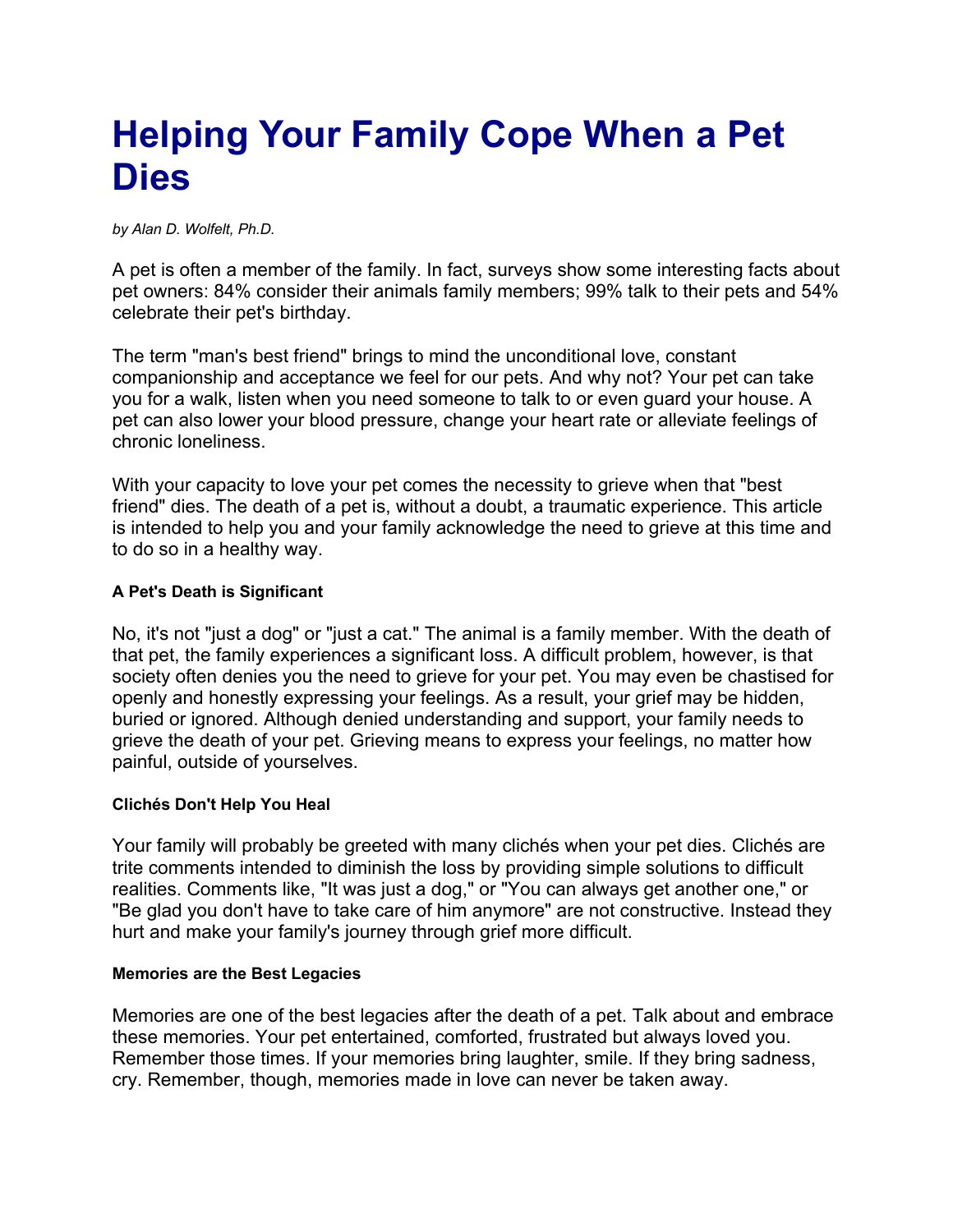#### **Your Emotions Will Vary**

When your pet dies, you will probably experience a variety of emotions: confusion, disorganization, sadness, explosive emotions or guilt. Don't repress these feelings and ignore anyone who tells you that you should. Don't over-analyze your response. Just allow your feelings to find expression. As strange as some of these feelings may seem, they are normal and healthy.

Each family member probably had a unique relationship with the pet. Allow for different emotional responses within the family, and be careful to respect each person's need to grieve in his or her own way.

## **Should You Choose Euthanasia?**

When you love your pet, no question is more difficult than whether or not to euthanize. Yet this difficult choice is often the right one, particularly if your pet is in agonizing pain or the quality of life has deteriorated. Sometimes the cost of the treatment for a particular disease has also become prohibitive.

Talk to your veterinarian about euthanasia. Fortunately, humane procedures can end needless suffering for both you and your pet. The intravenous drug used for euthanasia does not cause pain. After visiting with your vet, make your decision based on your own good judgment. If you have always treated your pet with gentleness and love, you will probably make a wise choice based upon the reality of the situation. Some owners want to be present when their pets are euthanized. Some do not. Whichever choice you make, you may still want to spend some special time saying "goodbye" to your pet.

#### **Rituals Can be Helpful**

Allowing and encouraging your family to have a funeral for the pet that has died can be helpful. It provides a time to acknowledge the loss, share memories of the pet and create a focus for the family to openly express emotions. While some friends or even family members may think having a funeral for your pet is foolish, don't let them take this special time away. Design a ritual that best meets your needs as you gather to pay tribute to a pet who was and always will be loved.

#### **Children Need to be Involved**

The death of a pet is often the first opportunity parents have to help children during times of grief. Unfortunately, parents often don't want to talk about the death assuming that by doing so the children will be spared some of the pain and sadness.

Children, however, are entitled to grieve for their pets. Any child old enough to love is old enough to grieve. And many children love their pets with all their hearts. As an adult, if you are open, honest and loving, experiencing the death of a pet can be a chance for children to learn about both the joy- and the pain- that comes from caring deeply for pets or for people.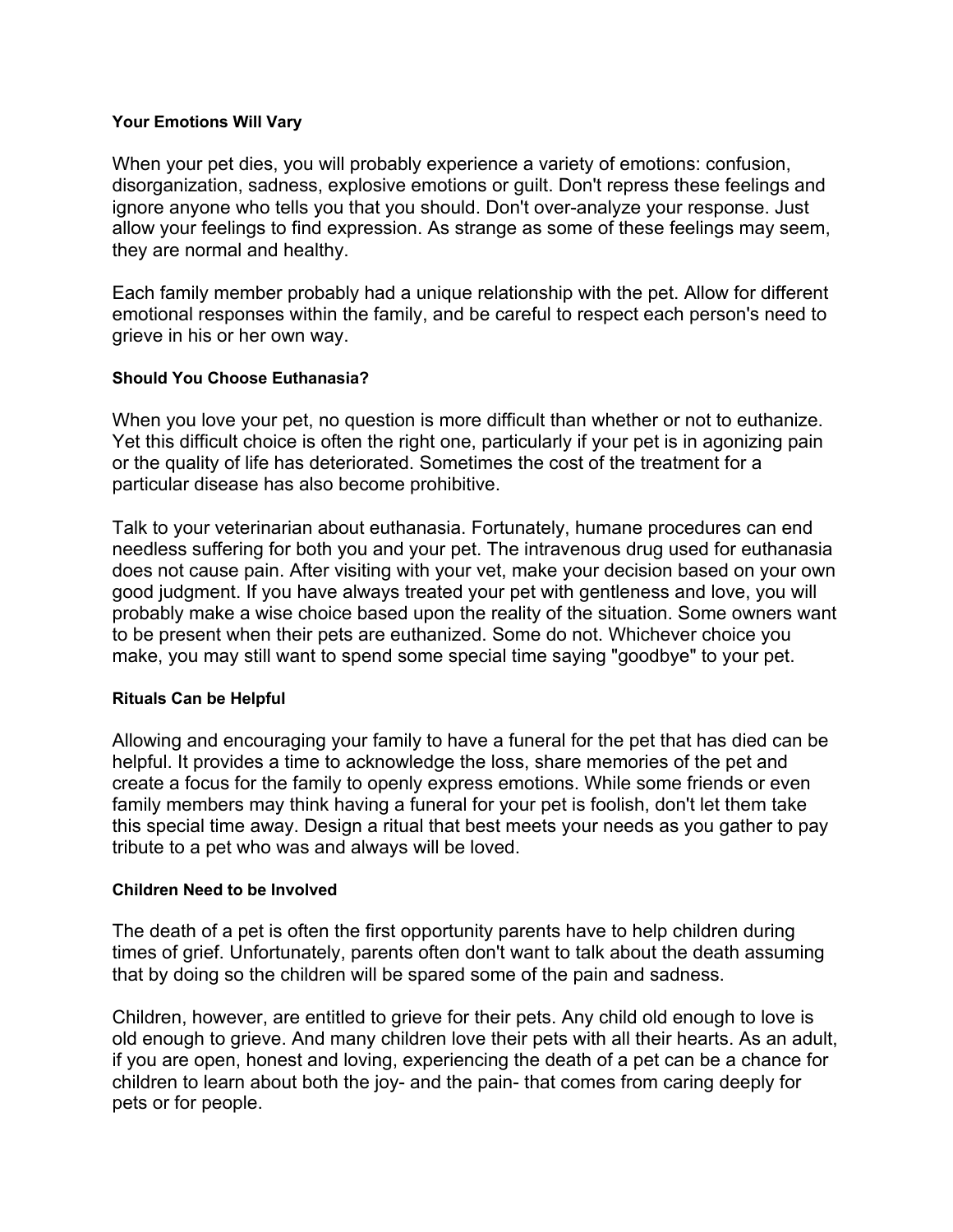You may not experience the same depth of loss as your children when a family pet dies. You must still respect their grief and allow them to express it without feeling abandoned. Your response during this time can make the difference whether children's first exposure to death will be a positive or a negative part of their personal growth and development.

## **Older Adults have Special Needs**

For older adults, the relationship with a pet is often the most meaningful relationship they have in their lives. The death of the pet can have a significant impact, particularly if the older adult is isolated from human contact. Under these circumstances, the pet becomes a "very best friend."

When the pet dies, the experience may trigger old griefs from losses encountered throughout life. It is imperative that family and friends are sensitive to the older adult's needs during this time. Respond with warmth and understanding and let them "teach you" about the special relationship with their beloved pet.

# **Premature Replacement Can Cause Problems**

The temptation after the death of a pet may be to run out and get another one right away. In fact, you are often encouraged to do so by family and friends. Although it may sound like a good idea, you should be careful about premature replacement. You need time to grieve and to heal when your pet dies. A new pet demands your energy and attention which at some point you may be ready and willing to give. Right now, however, you should first attend to your grief.

Be especially careful about premature replacement of pets with children. It sends a message to a child that says when something is lost all that you have to do is buy another one. In reality, that is often not the case. It also devalues the significance of the pet that just died. While there is no specific timetable for when to get a new pet, when in doubt-wait. Allow for additional healing to occur. When the family is ready for a new pet, involve the children in the discussion and selection so they can feel a part of the decision.

## **Some Closing Thoughts About the Death of a Pet**

Hopefully, this brochure has helped you understand why your family grieves so deeply when a beloved pet dies. Pets don't criticize or judge you. They just love and accept you unconditionally. When a pet dies, you and your family must accept the need to grieve. Even though others around you may attempt to minimize your grief, the hurt must be embraced to be lessened. Be patient and tolerant as you slowly move toward healing.

## **About the Author**

Dr. Alan D. Wolfelt is a noted author, educator and practicing grief counselor. He serves as Director of the Center for Loss and Life Transition in Fort Collins, Colorado and